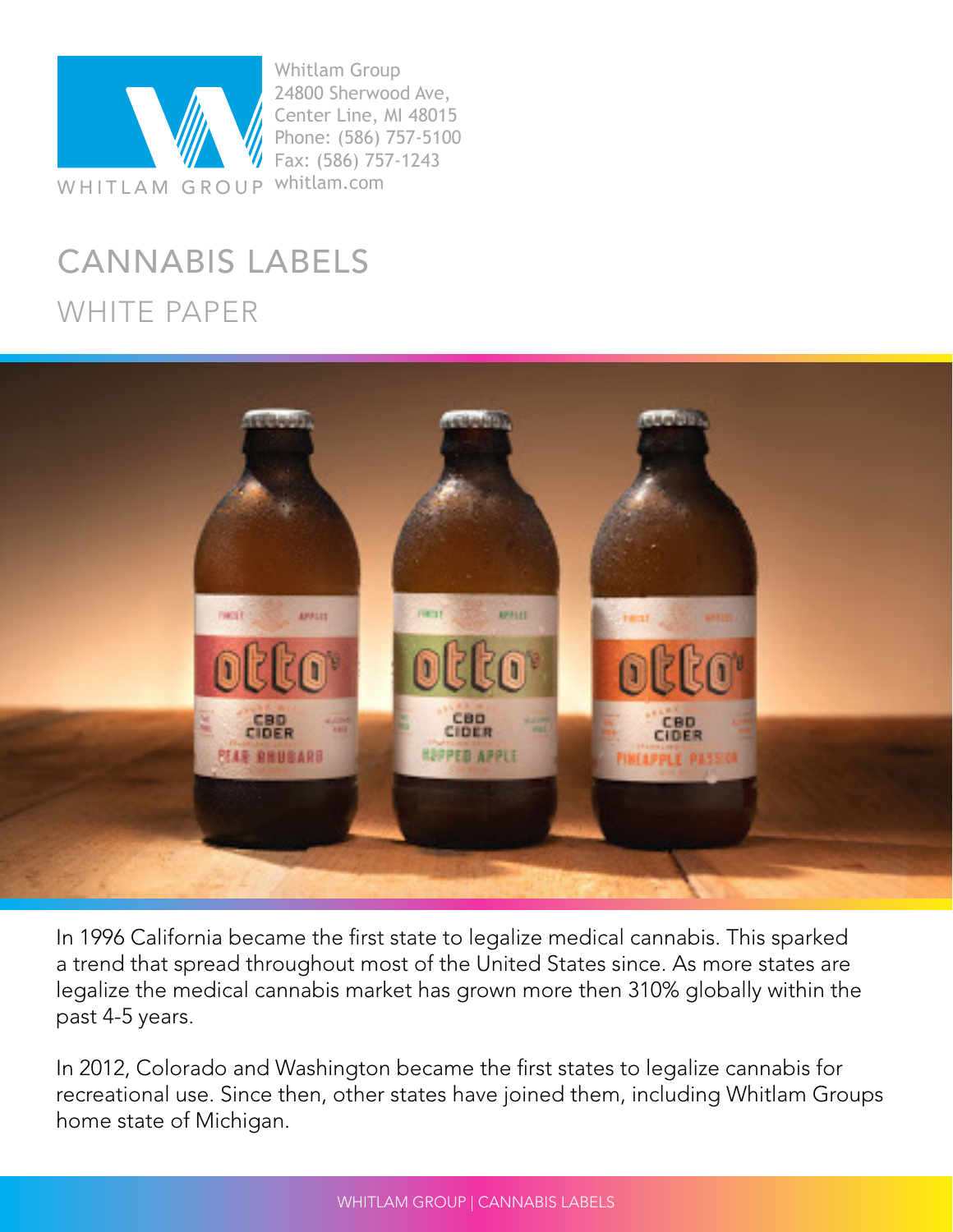In 2019 the cannabis packaging market in the US was valued at \$101.48 billion. By 2025 this market is expected to reach \$297.51 billion. This is a 22.59% growth rate within a 6-year period.

As the medical and recreational cannabis markets grow rapidly it is necessary to have suitable packaging for your cannabis products. Due to various government regulations across the globe, the packaging of cannabis is of the utmost importance. Let's look at some of the design and packaging trends within the cannabis market.

# Green Packaging

One trend that we have noticed to be popular within the cannabis market is green packaging. Green packaging uses materials that are recyclable, biodegradable, and compostable.

Cannabis is promoted as on all-natural solutions so making sure the packaging is eco-friendly is important to promote an image of environmental consciousness. Some eco-friendly solutions include

- Using green, amber, or blue glass bottles to keep products potent longer with UV filtering abilities
- Using less packaging waste by cutting unnecessary shipping and packaging materials
- Using Sustainable materials such as hemp, cotton, glass, and recycled materials
- Using earth-friendly materials such as renewable, recyclable, compostable and biodegradable
- Non-toxic design methods such as plant-based dyes and inks, embossing, and etching, biodegradable adhesives

# Compliance Needs

Making sure your packaging has shelf-appeal while complying with packaging laws is important when designing the right packaging solutions. While creative design is important for image appeal, complying with regulations and requirements are important for brand-trust.

Before designing your packaging product, it is important to check with your state regulations and other requirements for cannabis. It is important that before starting packaging production you share the regulations and requirements with your packaging manufacture.

Labeling requirements for cannabis products vary in each state, but there are general labeling requirements for all cannabis products. Products with more THC have a more pronounced testing and labeling requirements than products that are more marijuana-based.



One requirement for cannabis labels is that it must include the potency of marijuana and concentrates. This information can be displayed in two ways on a label. One way is to have the font be no smaller than 10-point font, bold, framed, and in a font that is at least two sizes bigger than the other label text. The second way is to have the font be no smaller than 10-point font, bold, framed, and highlighted with a bright noticeable color.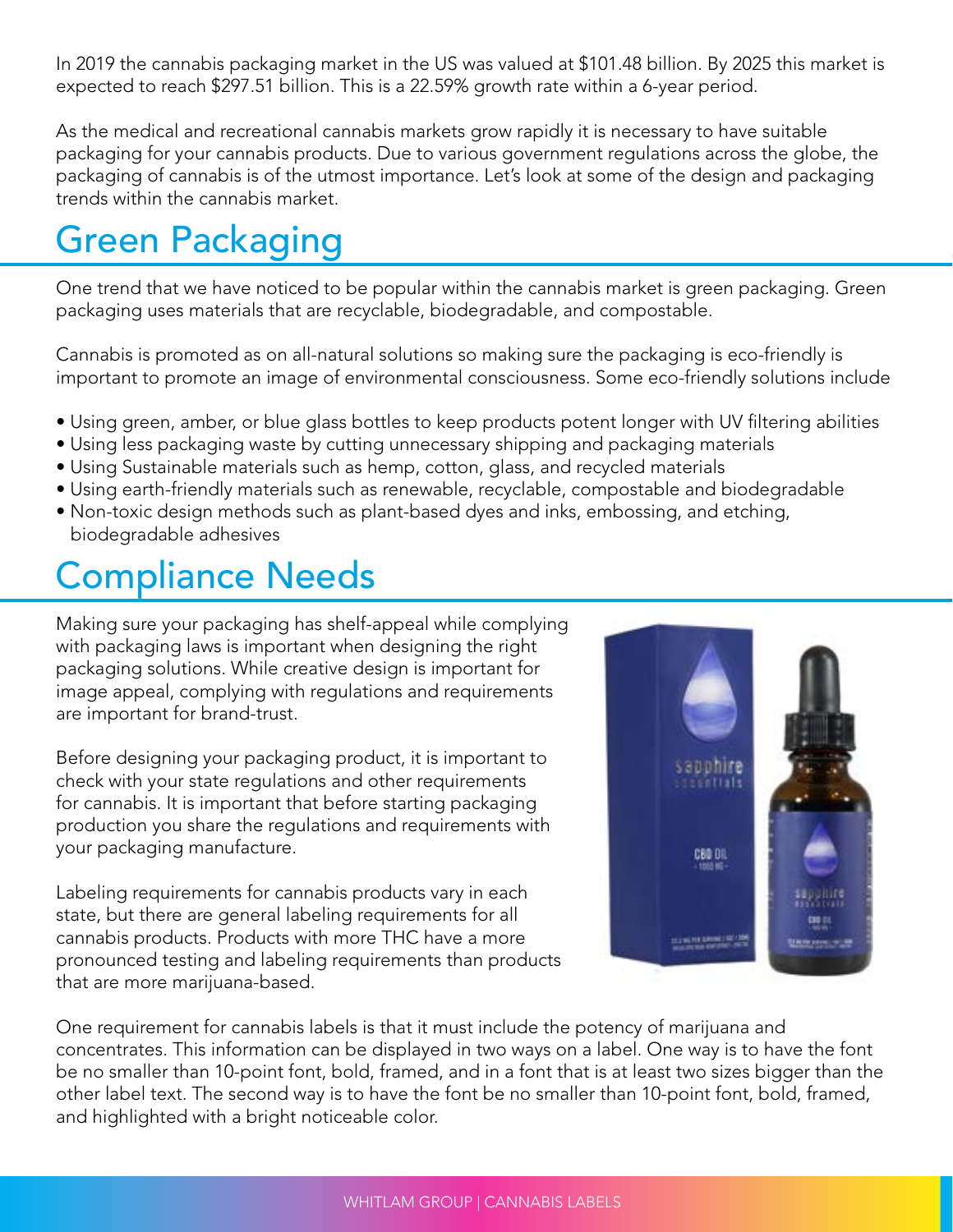When displaying the percentage levels for cannabinoids on labels it should be shown by range and appear from lowest to highest concentration. All marijuana-infused products must also have a potency statement.

For more information regarding laws and regulations on labeling and selling of marijuana in Michigan please visit this link: https://www.michigan.gov/lara/0,4601,7-154-89334\_79571---,00.html

# Creative Design

When designing cannabis packaging it is important to first know who your audience will be. The cannabis market is not a one-size-fits-all proposition though. Different demographics find different benefits from THC and CBD. Each consumer group is also split between using for health and wellness or for recreational purposes.

There is also a growing market for dog's as well. Reports indicate that cannabis products for pets could reach a \$1 billion industry by 2022.

It is important to create a design that will appeal to the demographic you want to target. If so you are targeting different demographics it is important to keep your design appealing to all. In order to keep your design sophisticated and appealing here are a few design characteristics to keep in mind:

- Clean shapes and sleek package designs
- Sharpe and clean edges
- Bright colors
- Embossing, stamped gold/silver foil, and frosted glass
- High-quality, intelligent brand marketing aimed at professionals
- Focus on medicinal-friendly logs



Users should be able to distinguish between recreational and medicinal cannabis products. It is important to ensure that your design is appealing to consumers as well as having them be able to tell the difference between medicinal and recreational products by the design of the packaging.

Here are some design options that are associated with different demographic groups.

#### Luxury

A luxury design can be used for an upscale look. This can attract a more mature, discerning demographic. Some design aspects that we see with a luxury look include foil accents, subdued color palettes, simplified shapes, clean lines, and elegant typography.

## Natural

This design trends show cases the natural aspect of cannabis products. This design can be used when targeting the more health-conscious demographic. Some ways you can create a natural design in your packaging and labels is by using earthly colors like greens and browns, and also using words/ language that have a more natural feel such as "whole", "raw", and "organic." For more information on other natural solutions read above on green packaging.